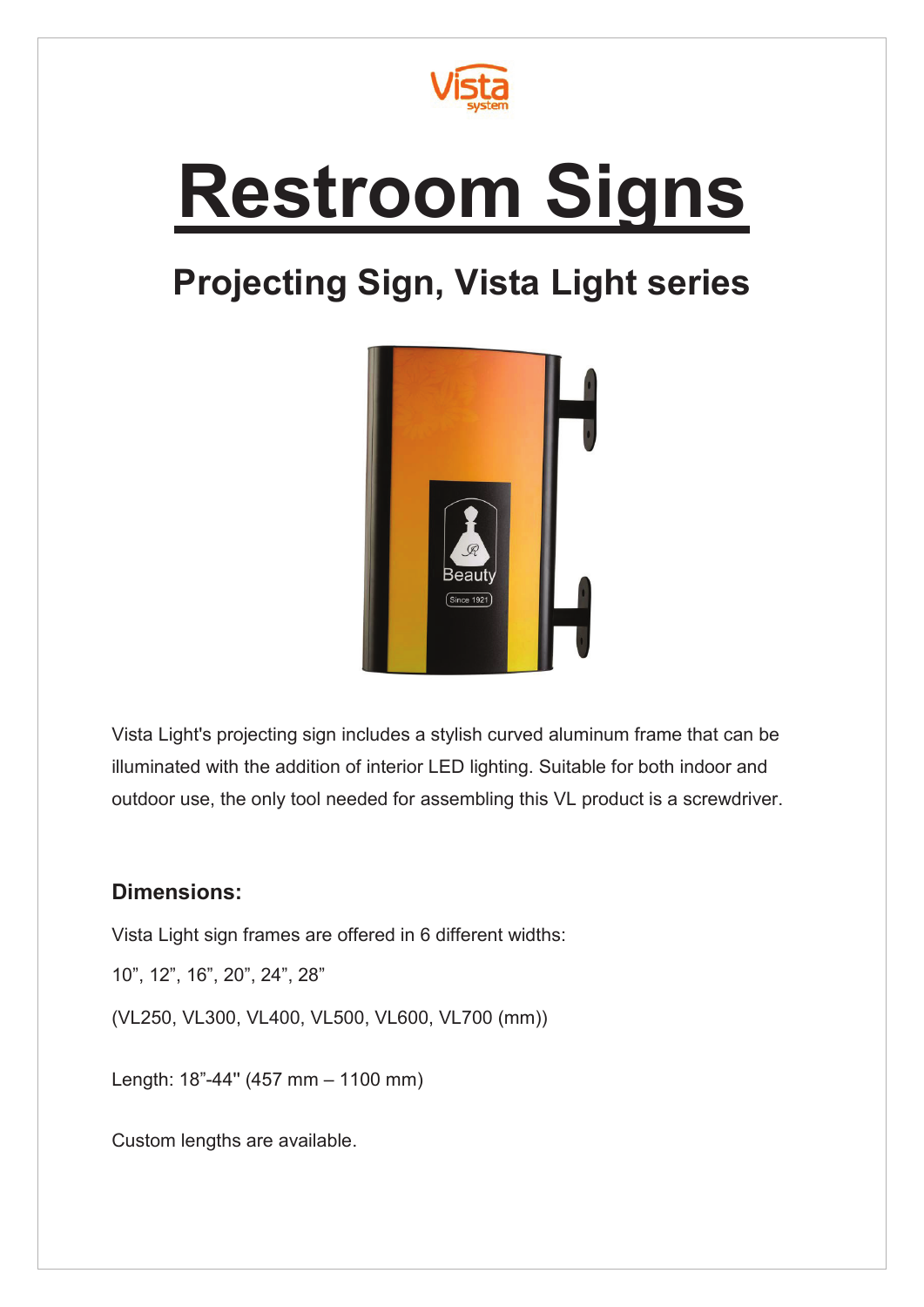

**Proprietary and confidential:** The information contained in this drawing is the sole property of Techsign advanced sign systems LTD (manufacturer of Vista system).<br>Any reproduction; copying; distribution or any other use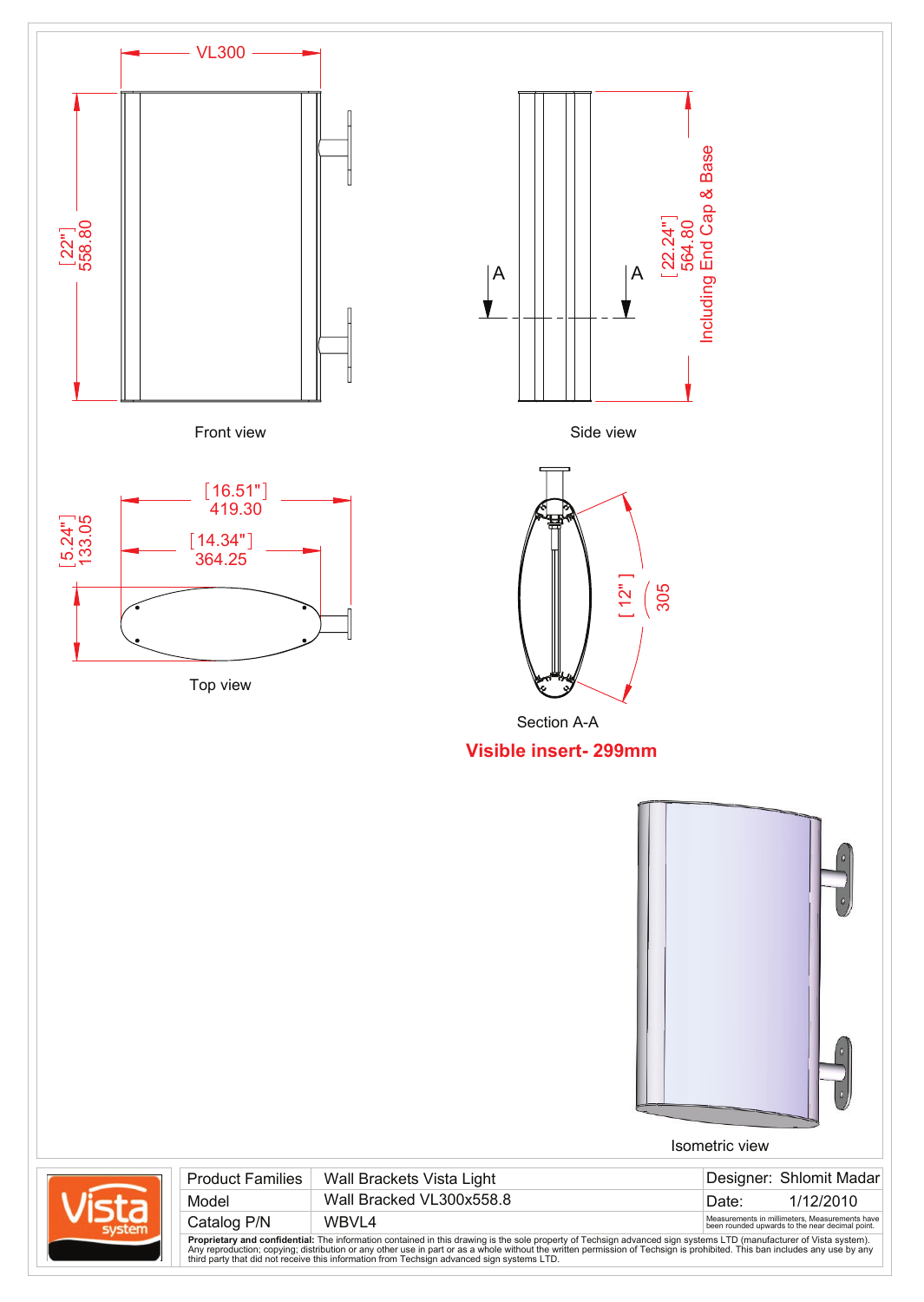

**Wall Brackets- Vista Light**

## **WBVL4**

**ASSEMBLY INSTRUCTION**

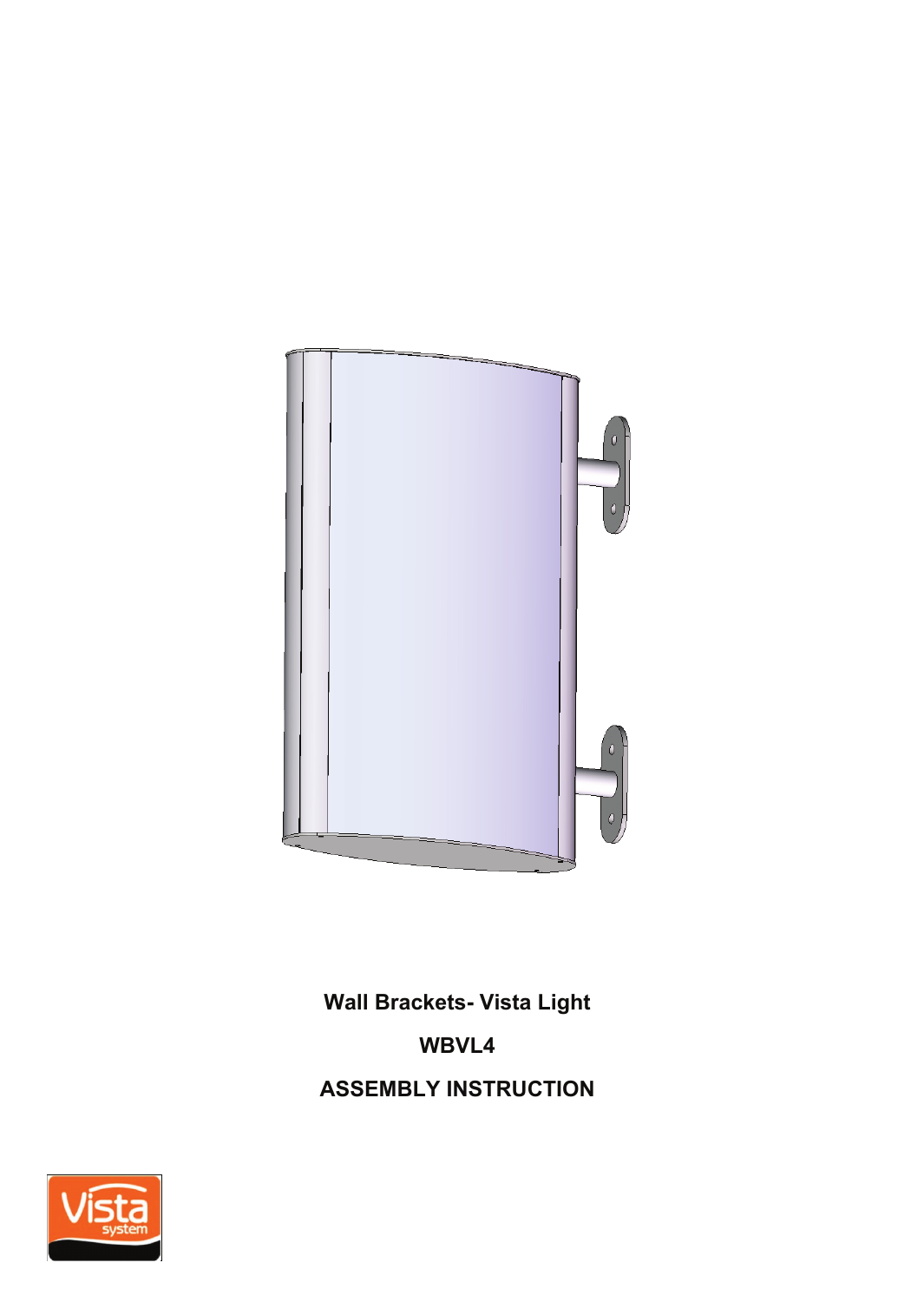

**Proprietary and confidential:** The information contained in this drawing is the sole property of Techsign advanced sign systems LTD (manufacturer of Vista system).<br>Any reproduction; copying; distribution or any other use